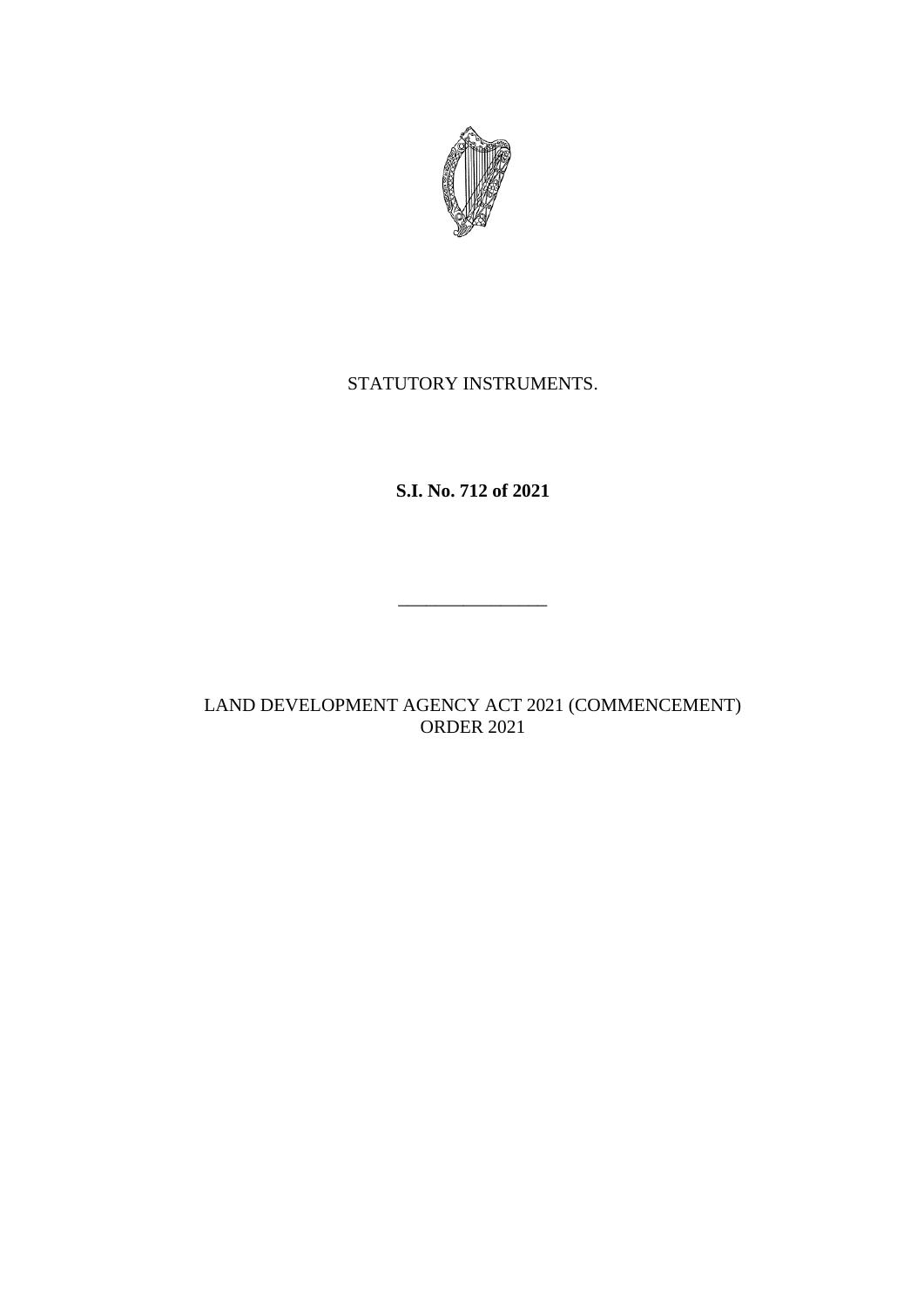### S.I. No. 712 of 2021

#### LAND DEVELOPMENT AGENCY ACT 2021 (COMMENCEMENT) ORDER 2021

I, DARRAGH O'BRIEN, Minister for Housing, Local Government and Heritage, in exercise of the powers conferred on me by section 1(2) of the Land Development Agency Act 2021 (No. 26 of 2021) hereby order as follows:

1. This Order may be cited as the Land Development Agency Act 2021 (Commencement) Order 2021.

2. The  $15<sup>th</sup>$  day of December 2021 is appointed as the day on which the following provisions of the Land Development Agency Act 2021 (No. 26 of 2021) shall come into operation:

- (*a*) Part 1, other than section 11;
- (*b*) Part 2, other than sections 14, 15, 17 and 21;
- (*c*) section 25;
- (*d*) section 26;
- (*e*) section 27;
- (*f*) section 30;
- (*g*) Part 5;
- (*h*) Part 6;
- (*i*) section 79.



GIVEN under my Official Seal, 15 December, 2021.

DARRAGH O'BRIEN, Minister for Housing, Local Government and Heritage.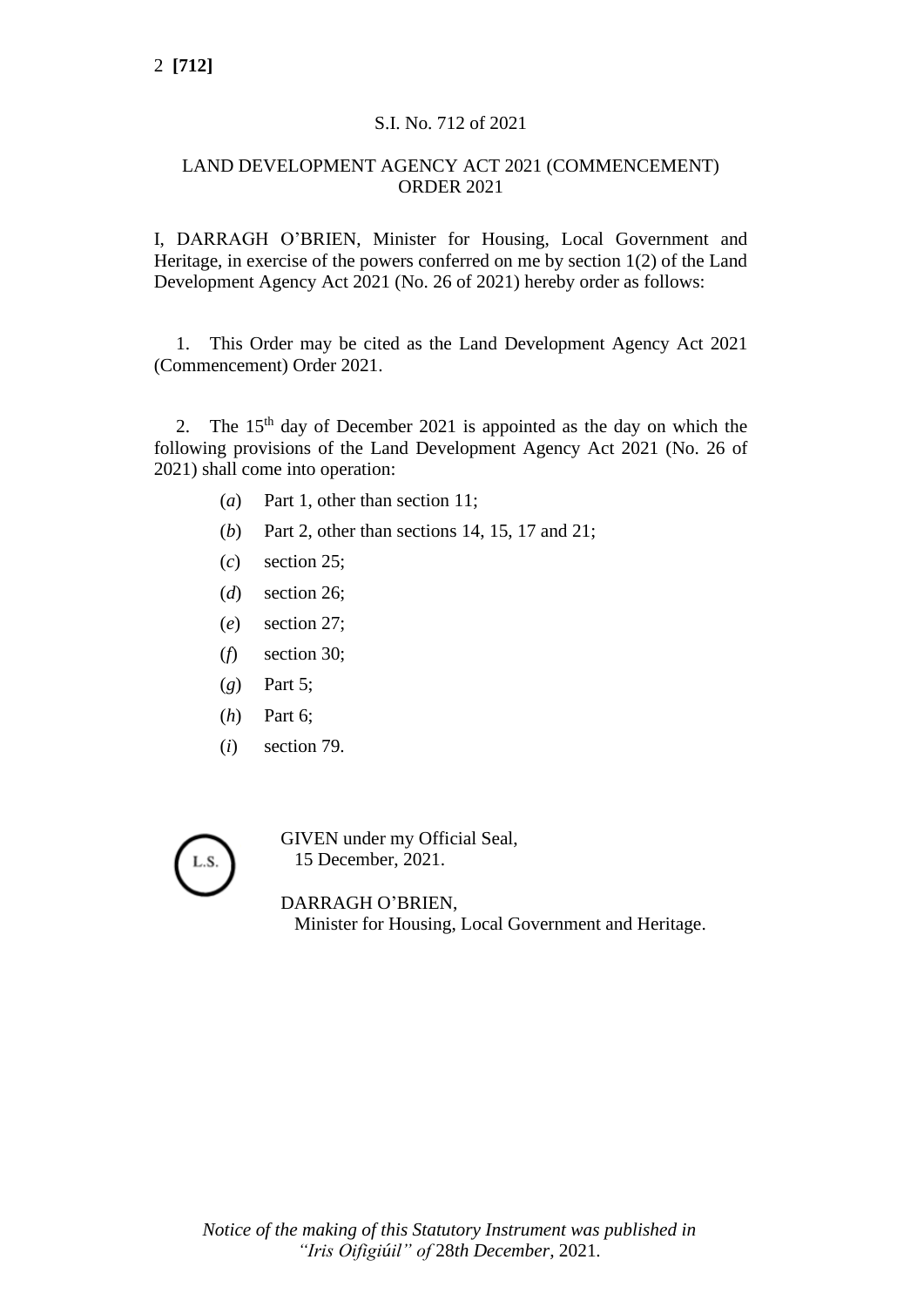#### EXPLANATORY NOTE

#### (*This note is not part of the Instrument and does not purport to be a legal interpretation*)*.*

In exercise of the powers conferred on the Minister for Housing, Local Government and Heritage by section 1(2) of the Land Development Agency Act 2021 (No. 26 of 2021), this Order appoints the day on which certain provisions of that Act in respect of the establishment of the Land Development Agency come into operation.